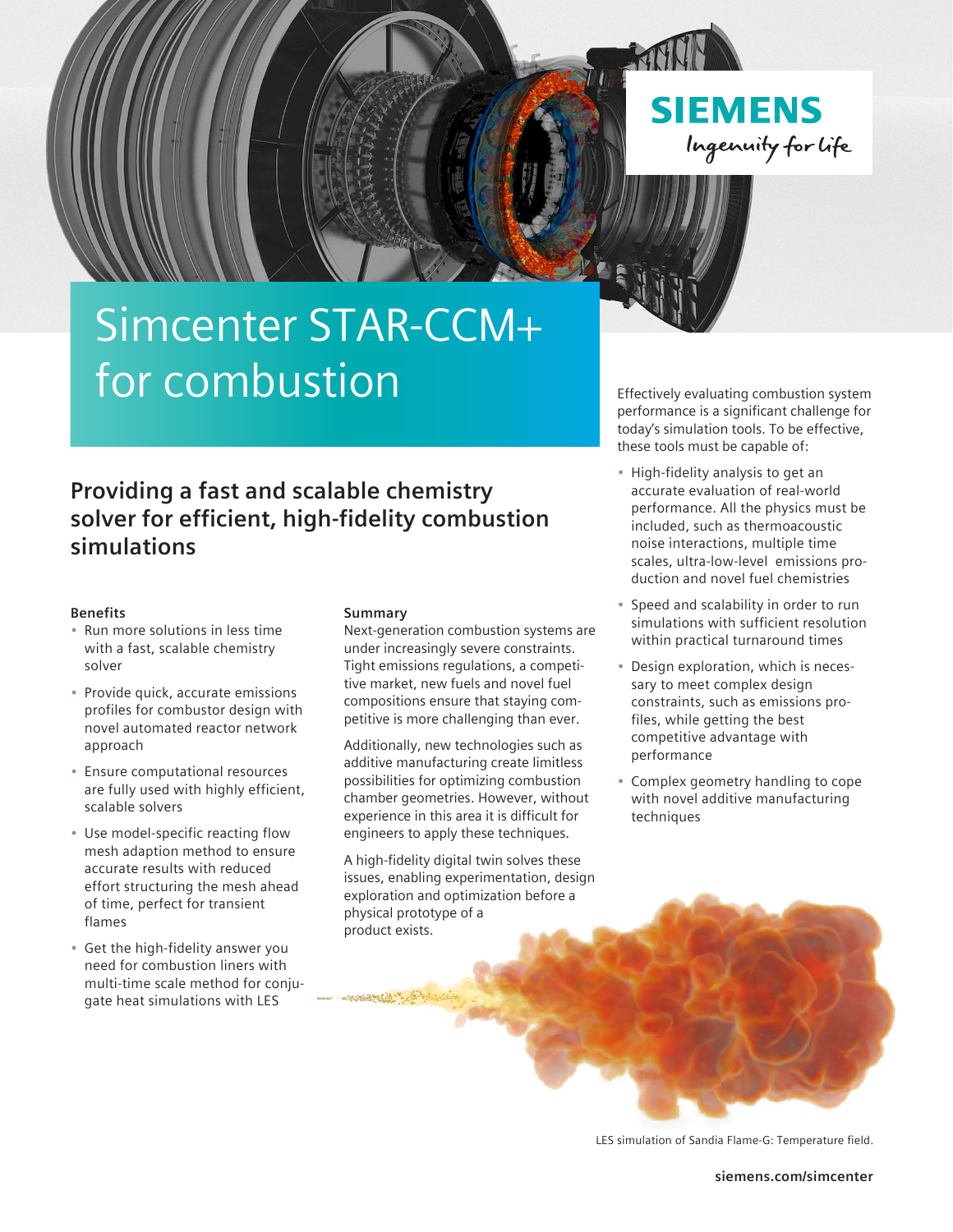# Simcenter STAR-CCM+ for combustion



Transient LES simulation of flameless methane combustor from Verissimo et al. The fuel / air mixture is shown in blue with areas of NOx formation formed in green.

# **Simcenter STAR-CCM+ offers the solution**

Simcenter™ STAR-CCM+™ software is a multi-purpose computational fluid dynamics (CFD) tool with comprehensive multiphysics capabilities. With a single integrated user interface (UI), you can use a full suite of coupled physical models to build a high-fidelity digital performance twin of a real-life application.

With Simcenter STAR-CCM+ the combustion simulation user benefits from improved workflows and functionalities such as:

- A pipelined automated computeraided design (CAD) to solution workflow for complex and novel combustion chamber geometry simulation
- Automated flamelet workflow including flamelet table generation from mechanism import to table building, integration and analysis
- In-built design exploration to balance the complex tradeoffs needed for modern combustor design when the operating envelope is highly constrained
- Innovative data analysis tools, including capabilities such as data focus to answer questions, such as where is soot formation most likely to occur?, as well as collaborative virtual reality (VR) to allow all combustor design stakeholders (heat transfer team, combustion team, mechanical integrity team) to review, discuss and critique in real-time as a team

# **Cutting-edge combustion**

Simcenter STAR-CCM+ provides state-ofthe-art combustion models from the latest proven research to ensure users have the best capabilities at their fingertips, such as:

- Complex chemistry with turbulent flame closure for accurate emission prediction with flame propagation and positioning
- Thickened flame model for accurate combustion without the need for excessively large meshes



Siemens Industrial Turbomachinery LTD DLE SGT-100. Mixture fraction distribution.